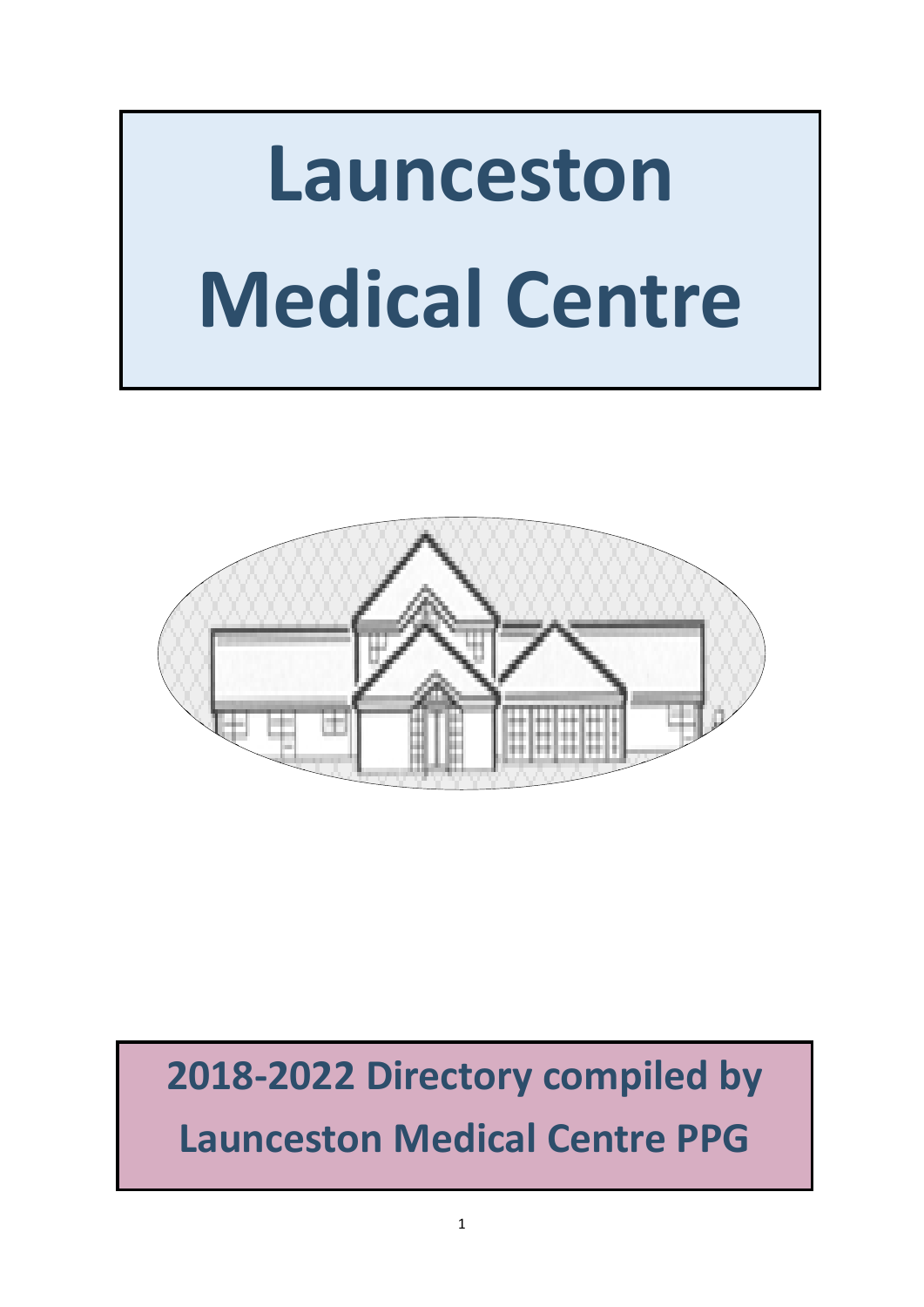# **Table of Contents**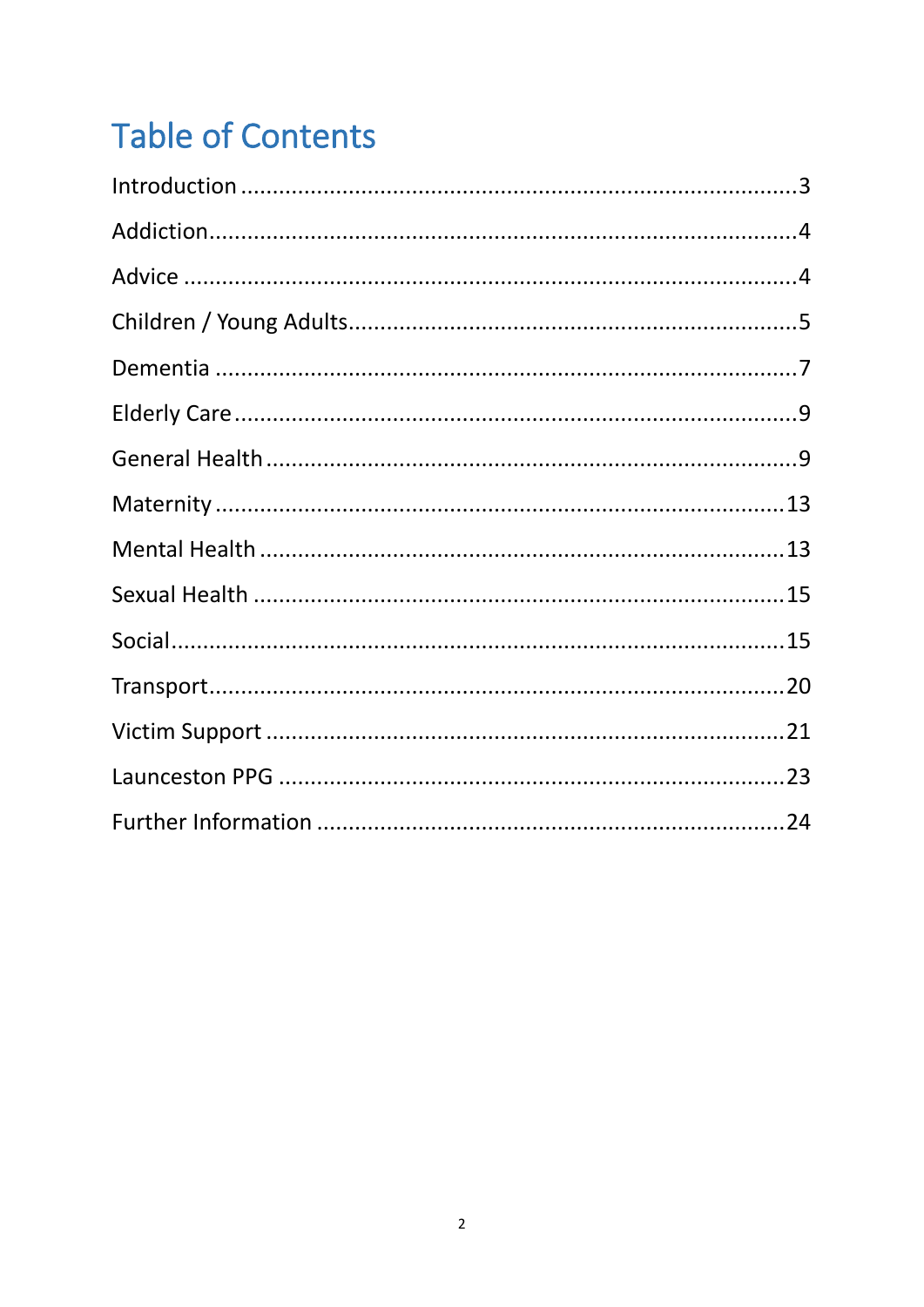# **Introduction**

<span id="page-2-0"></span>Social prescribing, sometimes referred to as community referral, is a means of enabling GPs, nurses and other primary care professionals to refer people to a range of local, non-clinical services.

Recognising that people's health is determined primarily by a range of social, economic and environmental factors, social prescribing seeks to address people's needs in a holistic way. It also aims to support individuals to take greater control of their own health.

Social prescribing schemes can involve a variety of activities which are typically provided by voluntary and community sector organisations. Examples include volunteering, arts activities, group learning, gardening, befriending, cookery, healthy eating advice and a range of sports.

In this Directory, we hope to include a comprehensive list of organisations that can help our patients to lead a happier, healthier and fulfilled life and to assist the Medical Staff in providing care and support in our community.

Launceston Medical Centre Patient Participation Group March 2019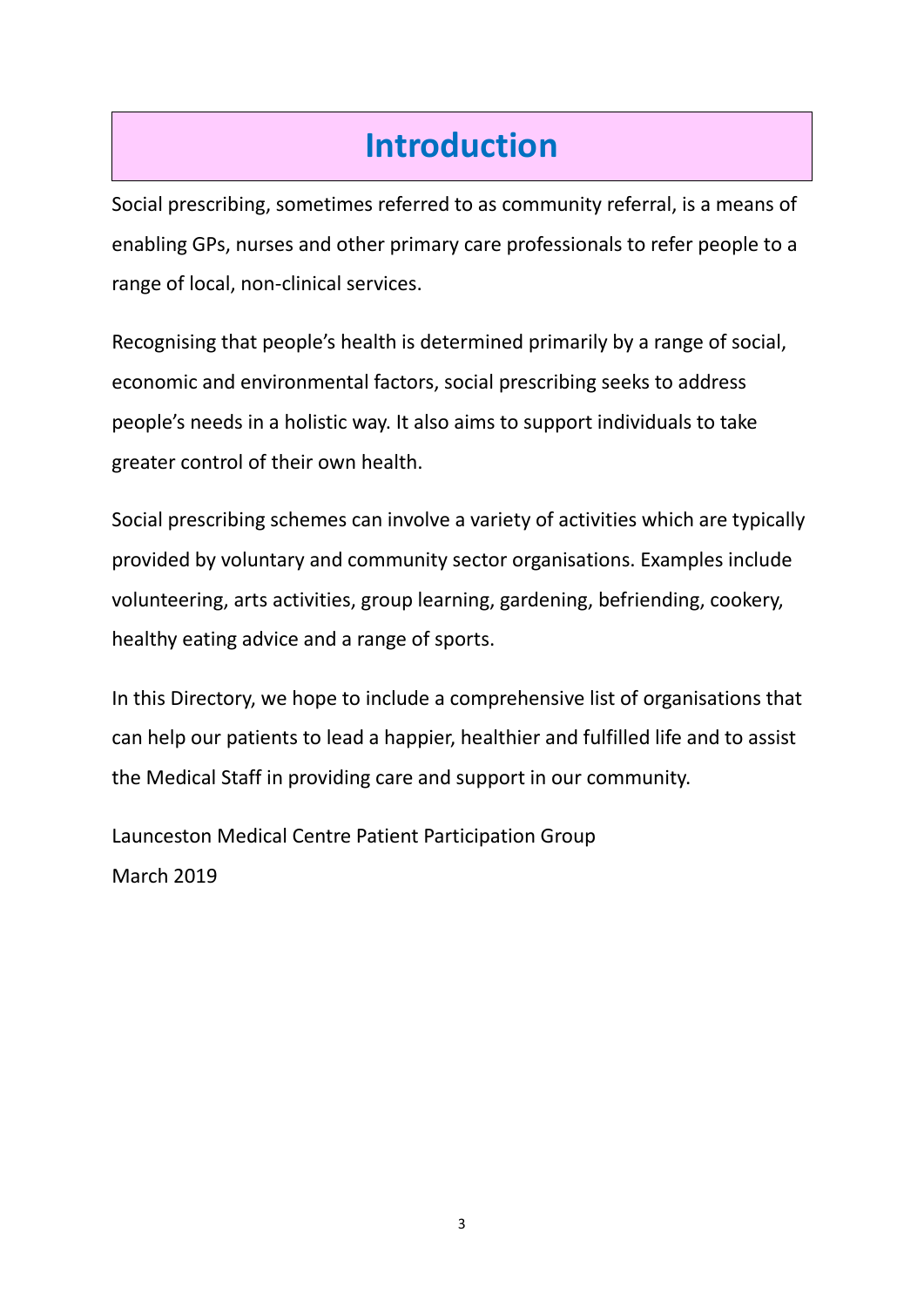# **Addiction**

### <span id="page-3-0"></span>**Alcoholics Anonymous**

**Tel:** 01904 644026

**Email:** [help@aamail.org](mailto:help@aamail.org)

**Web:** [https://www.alcoholics-anonymous.org.uk](https://www.alcoholics-anonymous.org.uk/)

# **We Are with You (formerly Addaction) (Drugs/Alcohol)**

6 Church Street, Liskeard, PL14 3AG

**Tel:** 01579 340616

<span id="page-3-1"></span>**Web:** [www.wearewithyou.org.uk](http://www.wearewithyou.org.uk/)

# **Advice**

### **Citizens Advice Cornwall**

Launceston Gateway Community Centre – Madford Ln, Launceston PL15 9EG

**Tel:** 0800 144 8848

**Web:** <https://citizensadvicecornwall.org.uk/>

### **Cornwall Family Information Service**

39 Penwinnick Road, St Austell, PL25 5DR

**Tel:** 01872 323535

**Email:** [fis@cornwall.gov.uk](mailto:info@cornwallrcc.org.uk)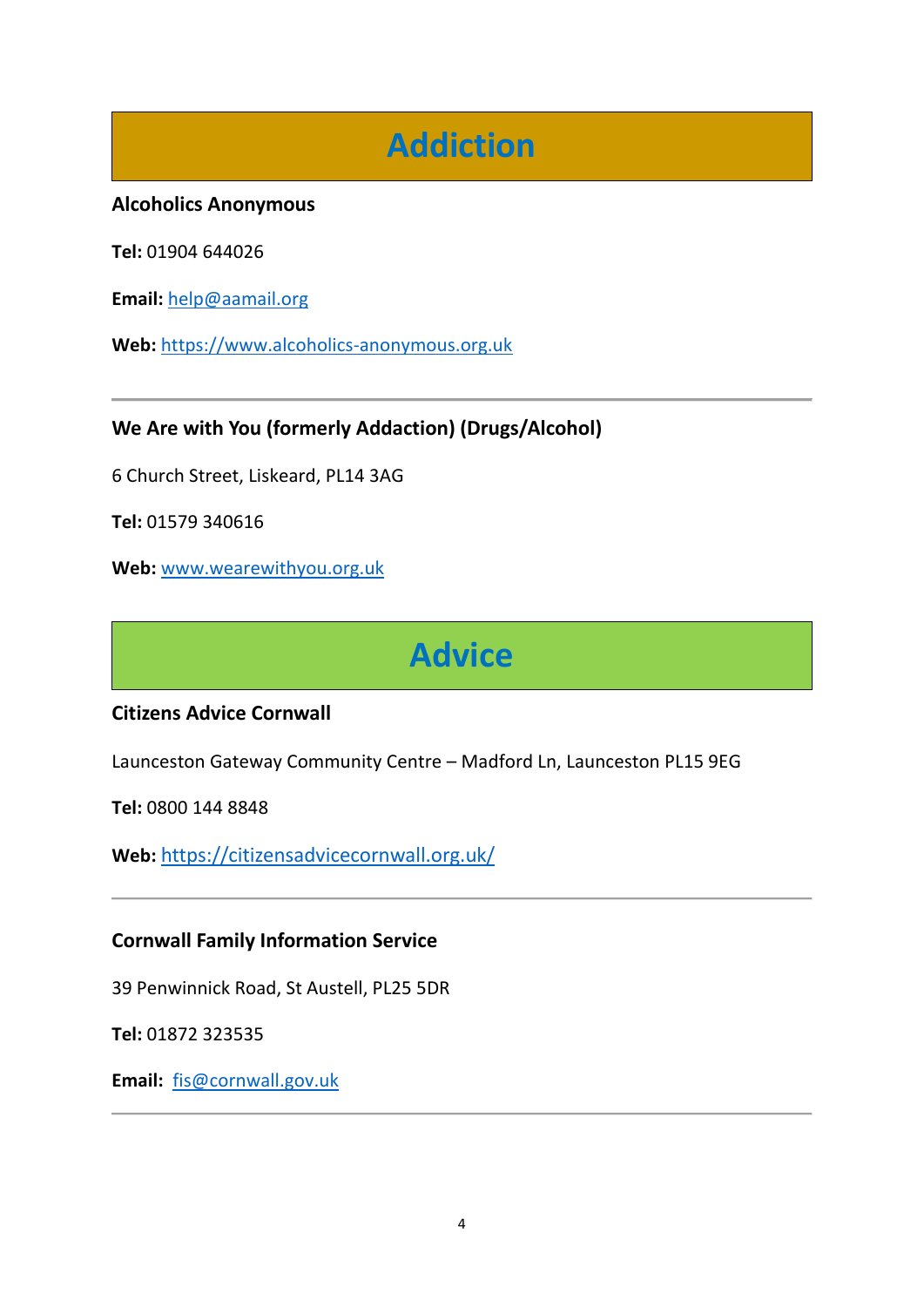# **Cornwall Rural Community Charity**

CRCC, 2 Princes Street, Truro, TR1 2ES

**Tel:** 01872 273952

**Email:** [info@cornwallrcc.org.uk](mailto:info@cornwallrcc.org.uk)

**Web:** [https://www.cornwallrcc.org.uk](https://www.cornwallrcc.org.uk/)

### **Launceston Money Advice Centre**

The Gateway Centre, Madford Lane, Launceston, PL15 9EG

**Tel:** 03444 111444

**Email:** [office@launcestonmoney.co.uk](mailto:office@launcestonmoney.co.uk) 

**Web:** [http://www.launcestonmoney.co.uk](http://www.launcestonmoney.co.uk/)

### **Housing Support (Shelter)**

Palace Building, Quay Street, Truro, TR1 2HE

**Tel:** 0344 5152300

**Email:** [cornwall@shelter.org.uk](mailto:cornwall@shelter.org.uk)

<span id="page-4-0"></span>Web: [https://england.shelter.org.uk/housing\\_advice/housing\\_support](https://england.shelter.org.uk/housing_advice/housing_support)

# **Children / Young Adults**

### **Children's Social Care**

Westbourne House, West Street, Liskeard, PL14 6BY

**Tel:** 0300 1234 101

**Web:** [https://www.cornwall.gov.uk/health-and-social-care/childrens](https://www.cornwall.gov.uk/health-and-social-care/childrens-services/childrens-social-care-offices)[services/childrens-social-care-offices](https://www.cornwall.gov.uk/health-and-social-care/childrens-services/childrens-social-care-offices)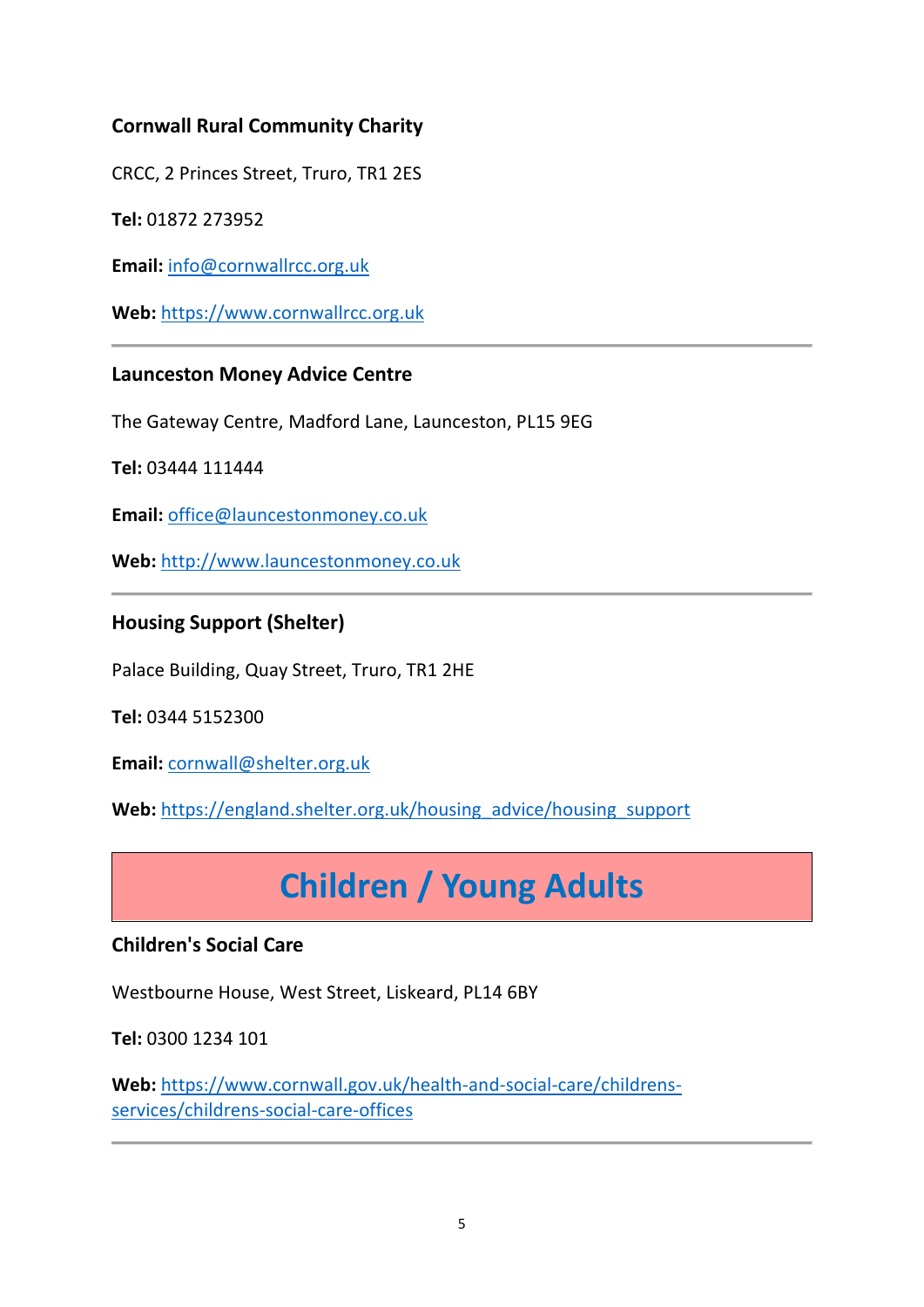# **Hi-5 TalkTime Cafe**

Bangors Former Methodist Church, Poundstock, Bude, EX23 0DP

**Tel:** 07770725807 / 07968913621

**Email:** [hi-5talktimecafe@hotmail.com](mailto:hi-5talktimecafe@hotmail.com)

#### **Kernow Young Carers**

Helford House, May Court, Truro Business Park, Threemilestone, TR4 9LD

**Tel:** 01872 321486

**Web:** [https://www.kernowyoungcarers.org](https://www.kernowyoungcarers.org/)

#### **Launceston Children's Centre**

Launceston Children's Centre, Coronation Park, Launceston, PL15 9DQ

**Tel:** 01566 770823

### **Orchard Centre (Launceston Youth Partnership)**

Orchard Centre, Market Street, Launceston, PL15 8AU

**Tel:** 01566 777355

**Email:** [manager@orchardcentre.org](mailto:manager@orchardcentre.org)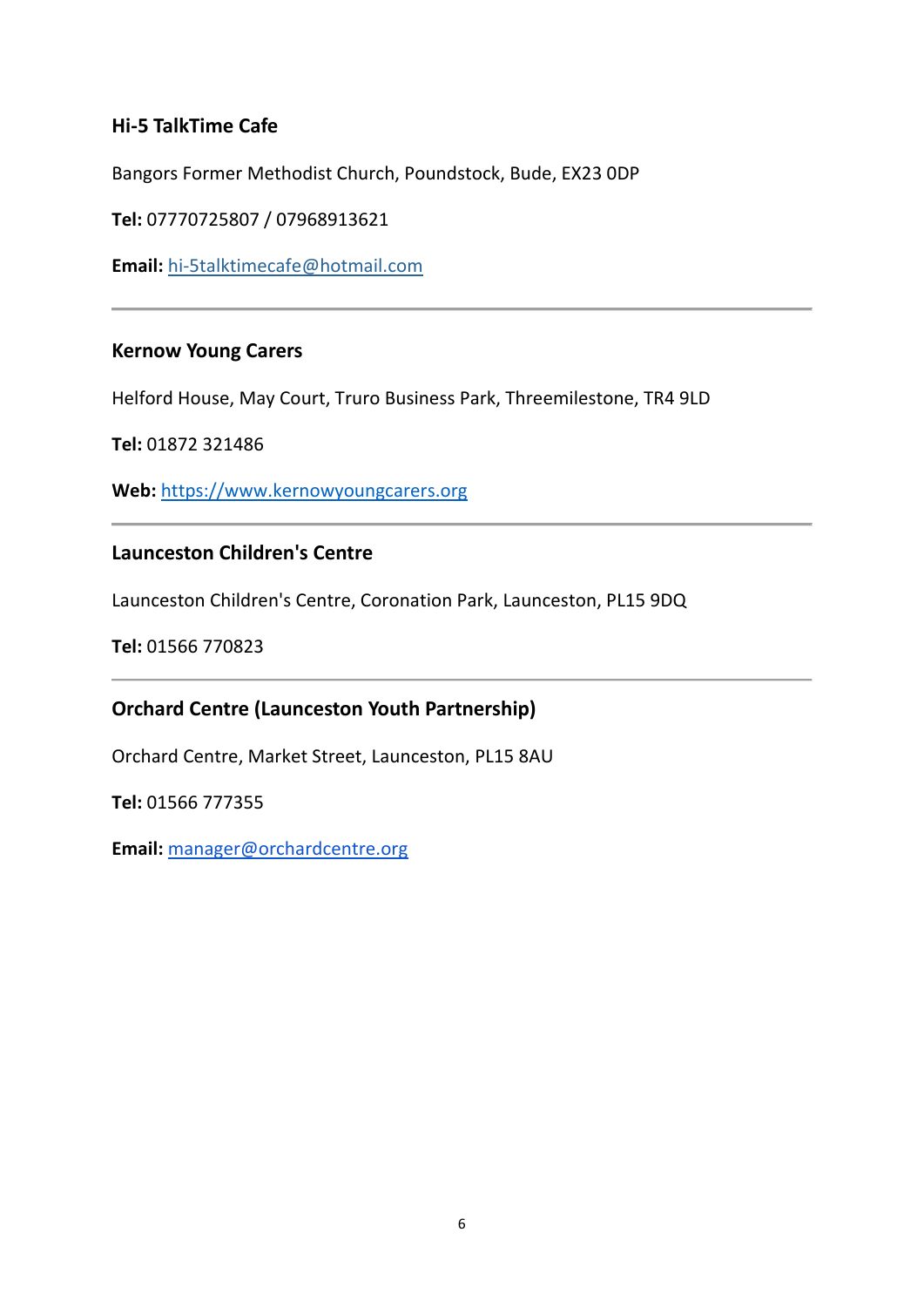# **Dementia**

# <span id="page-6-0"></span>**Bude Memory Café**

Parkhouse Centre, Bude, EX23 8LD

**Tel:** 01288 356060

**Email**: [kimanddannie.tresidder@hotmail.com](mailto:kimanddannie.tresidder@hotmail.com)

Web: [https://www.cornwallmemorycafes.co.uk/the-cafes/west-cornwall](https://www.cornwallmemorycafes.co.uk/the-cafes/west-cornwall-cafes/bude-memory-cafe/)[cafes/bude-memory-cafe/](https://www.cornwallmemorycafes.co.uk/the-cafes/west-cornwall-cafes/bude-memory-cafe/)

# **Callington Memory Café**

Callington Town Hall, Callington, PL17 7BD

**Tel:** 01579 393066

**Email:** [john.ware3791@btinternet.com](mailto:john.ware3791@btinternet.com)

**Web:** [https://www.cornwallmemorycafes.co.uk/the-cafes/west-cornwall](https://www.cornwallmemorycafes.co.uk/the-cafes/west-cornwall-cafes/callington-memory-cafe/)[cafes/callington-memory-cafe/](https://www.cornwallmemorycafes.co.uk/the-cafes/west-cornwall-cafes/callington-memory-cafe/)

### **Gorfenna Community**

Gorfenna, St Ive, PL14 3LX

**Tel:** 01579 384810

**Email:** [community@gorfenna.co.uk](mailto:community@gorfenna.co.uk)

**Web:** [http://www.gorfenna.co.uk](http://www.gorfenna.co.uk/)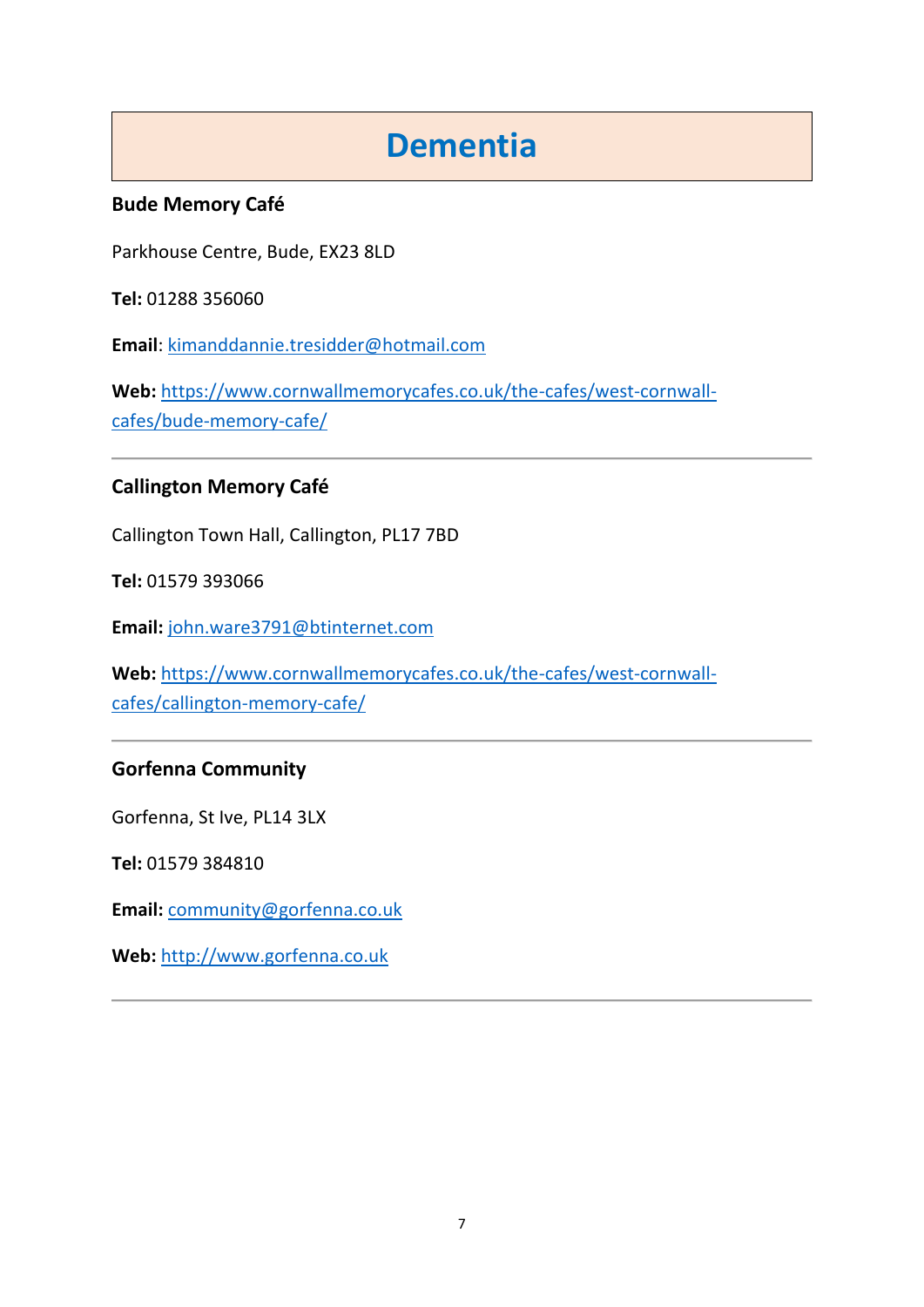# **Camelford Memory Café**

Camelford Hall, Clease Road Car Park, Camelford, PL32 9TH

**Tel:** 01840 212780

**Email:** [jigs.moore@hotmail.co.uk](mailto:jigs.moore@hotmail.co.uk)

**Web:** [https://www.cornwallmemorycafes.co.uk/the-cafes/west-cornwall](https://www.cornwallmemorycafes.co.uk/the-cafes/west-cornwall-cafes/camelford-memory-cafe/)[cafes/camelford-memory-cafe/](https://www.cornwallmemorycafes.co.uk/the-cafes/west-cornwall-cafes/camelford-memory-cafe/)

### **Launceston Memory Café**

Central Methodist Church, Castle Street, Launceston, PL15 8BA

**Tel:** 01566 774425

**Email:** [cymdowning@btinternet.com](mailto:cymdowning@btinternet.com)

**Web:** [http://www.memorycafelaunceston.org.uk](http://www.memorycafelaunceston.org.uk/)

### **Pensilva Memory Café**

St John's Church, Higher Road, Pensilva, PL14 5NF

**Tel:** 01579 362698

**Email:** [carolynandgeoff@gmail.com](mailto:carolynandgeoff@gmail.com)

**Web:** [https://www.cornwallmemorycafes.co.uk/the-cafes/west-cornwall](https://www.cornwallmemorycafes.co.uk/the-cafes/west-cornwall-cafes/pensilvia-memory-cafe/)[cafes/pensilvia-memory-cafe/](https://www.cornwallmemorycafes.co.uk/the-cafes/west-cornwall-cafes/pensilvia-memory-cafe/)

### **Purple Angels Dementia Awareness**

**Tel:** 01840 212780

**Email:** [jigs.moore@hotmail.co.uk](mailto:jigs.moore@hotmail.co.uk)

**Web:** <http://www.purpleangelmusic.co.uk/>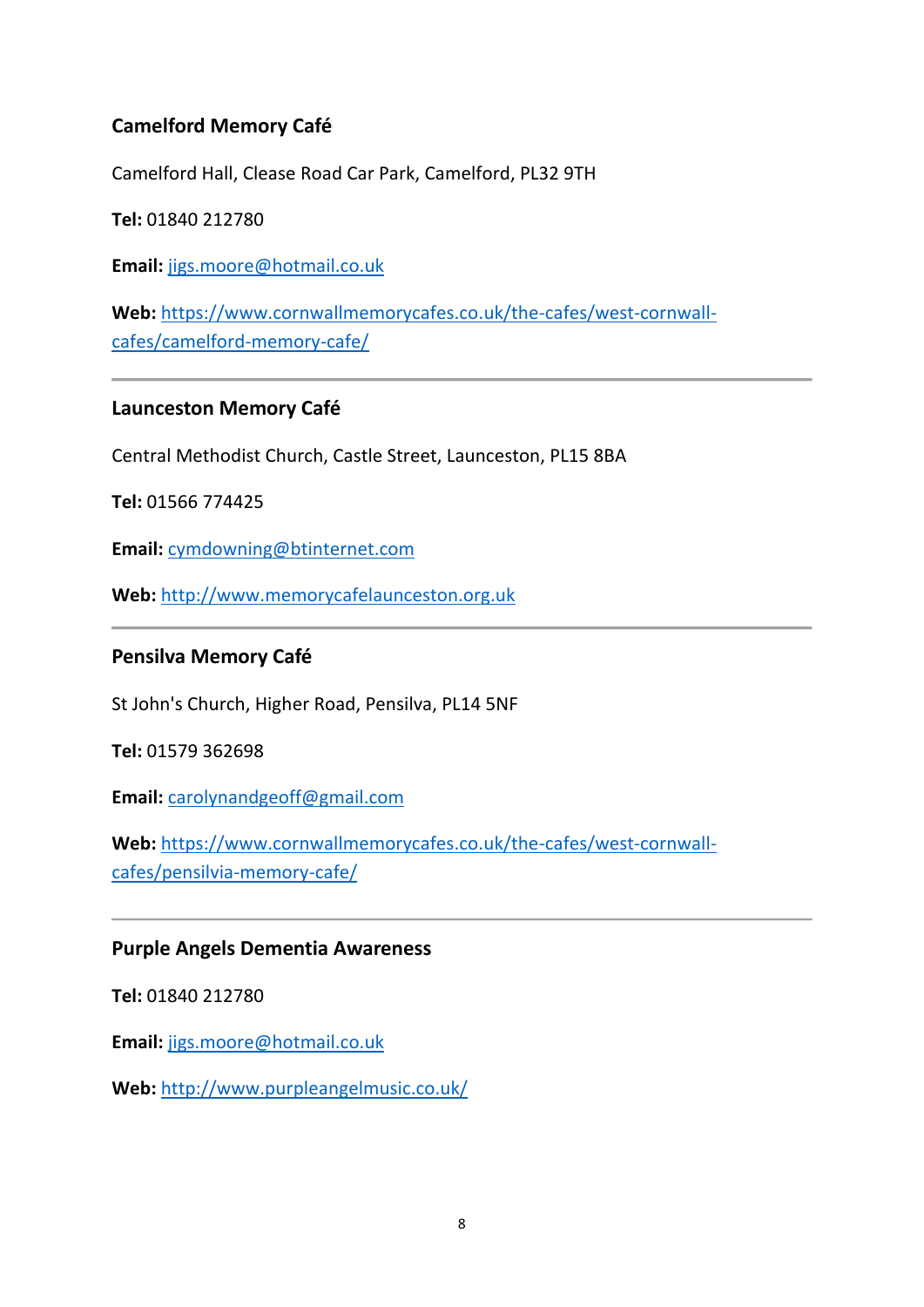# **Elderly Care**

# <span id="page-8-0"></span>**Age UK Cornwall Helpline**

Boscawen House, Chapel Hill, Truro TR1 3BN

**Tel:** 01872 266383

**Email:** [email@ageukcornwall.org.uk](mailto:email@ageukcornwall.org.uk)

<span id="page-8-1"></span>**Web:** <https://www.ageuk.org.uk/cornwall>

# **General Health**

# **Cornwall Partnership NHS Foundation Trust**

Head Office, Carew House, Beacon Technology Park, Dunmere Road, Bodmin, PL31

2QN

**Tel:** 01872 266383

**Web:** <https://www.cornwallft.nhs.uk/community-nursing-teams/>

# **CRUSE Bereavement Counselling**

**Tel:** 01726 761000

**Web:** [https://www.cruse.org.uk](https://www.cruse.org.uk/)

# **Disability Cornwall**

Units 1G/H Guildford Road Industrial Estate, Guildford Road, Hayle, TR27 4QZ

**Tel:** 01736 759500

**Email:** [info@disabilitycornwall.org.uk](mailto:info@disabilitycornwall.org.uk)

**Web:** [http://www.disabilitycornwall.org.uk](http://www.disabilitycornwall.org.uk/)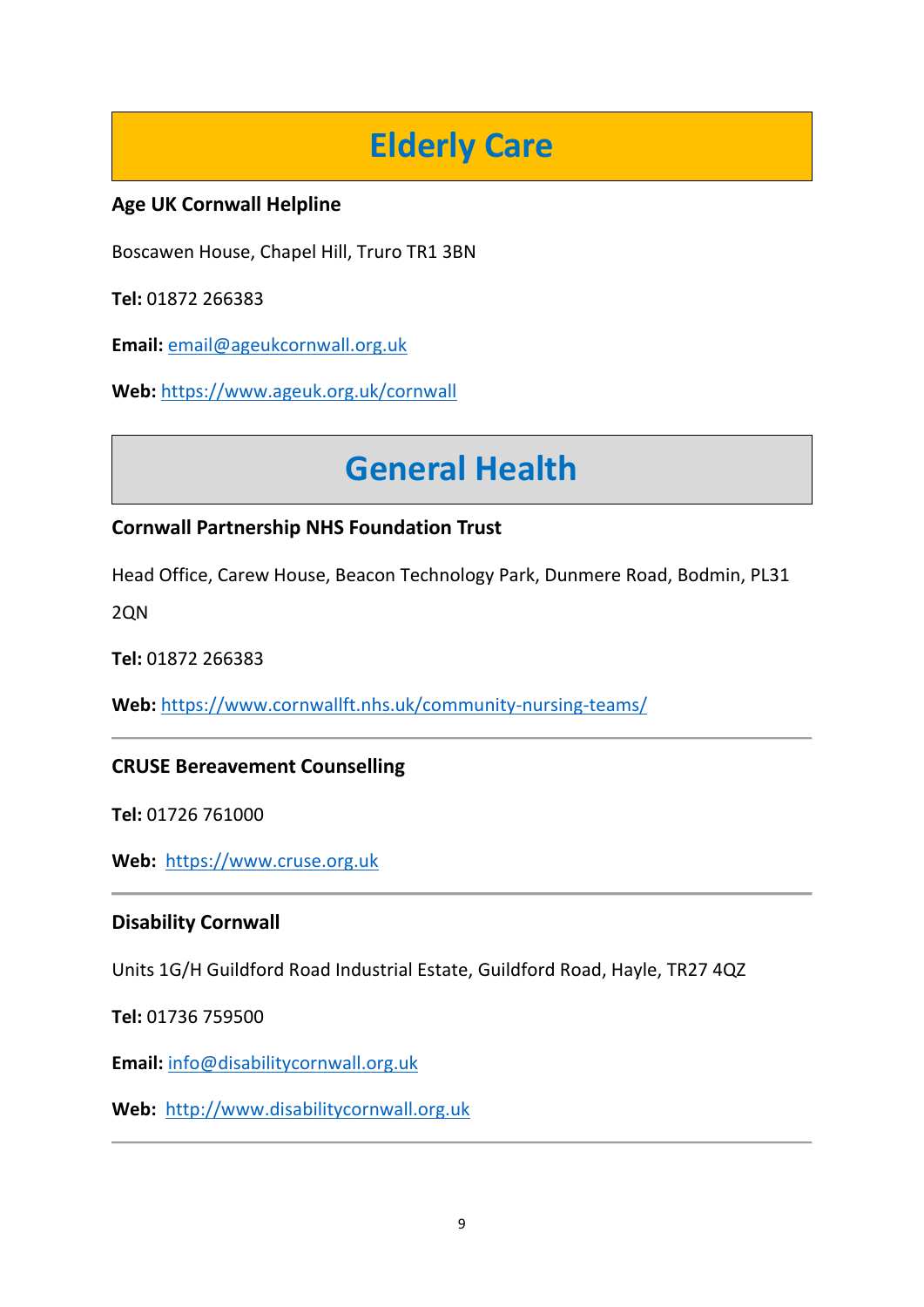# **FLEET (helping equip the AMBULANCE service)**

Pengale, 11 Westheath Avenue, Bodmin, PL31 1QH

**Tel:** 07977 445312

**Email:** [normantrebilcock@btinternet.com](mailto:normantrebilcock@btinternet.com)

**Web:** [http://www.fleet.org.uk](http://www.fleet.org.uk/)

# **Hearing Loss Cornwall**

3 Walsingham Place, Truro, Cornwall, TR1 2RP

**Tel:** 01872 225 868

**Web:** [http://www.hearinglosscornwall.org](http://www.hearinglosscornwall.org/)

### **Get Active Cornwall**

**Tel:** 01872 323346

**Email:** [smageean@cornwall.gov.uk](mailto:smageean@cornwall.gov.uk)

**Web:** [http://www.getactivecornwall.co.uk](http://www.getactivecornwall.co.uk/)

#### **Isight Cornwall**

Truro Sight Centre, Newham Road, Truro, TR1 2DP

**Tel:** 01872 261110

**Email:** [info@isightcornwall.org.uk](mailto:info@isightcornwall.org.uk)

**Web:** [http://www.isightcornwall.org.uk](http://www.isightcornwall.org.uk/)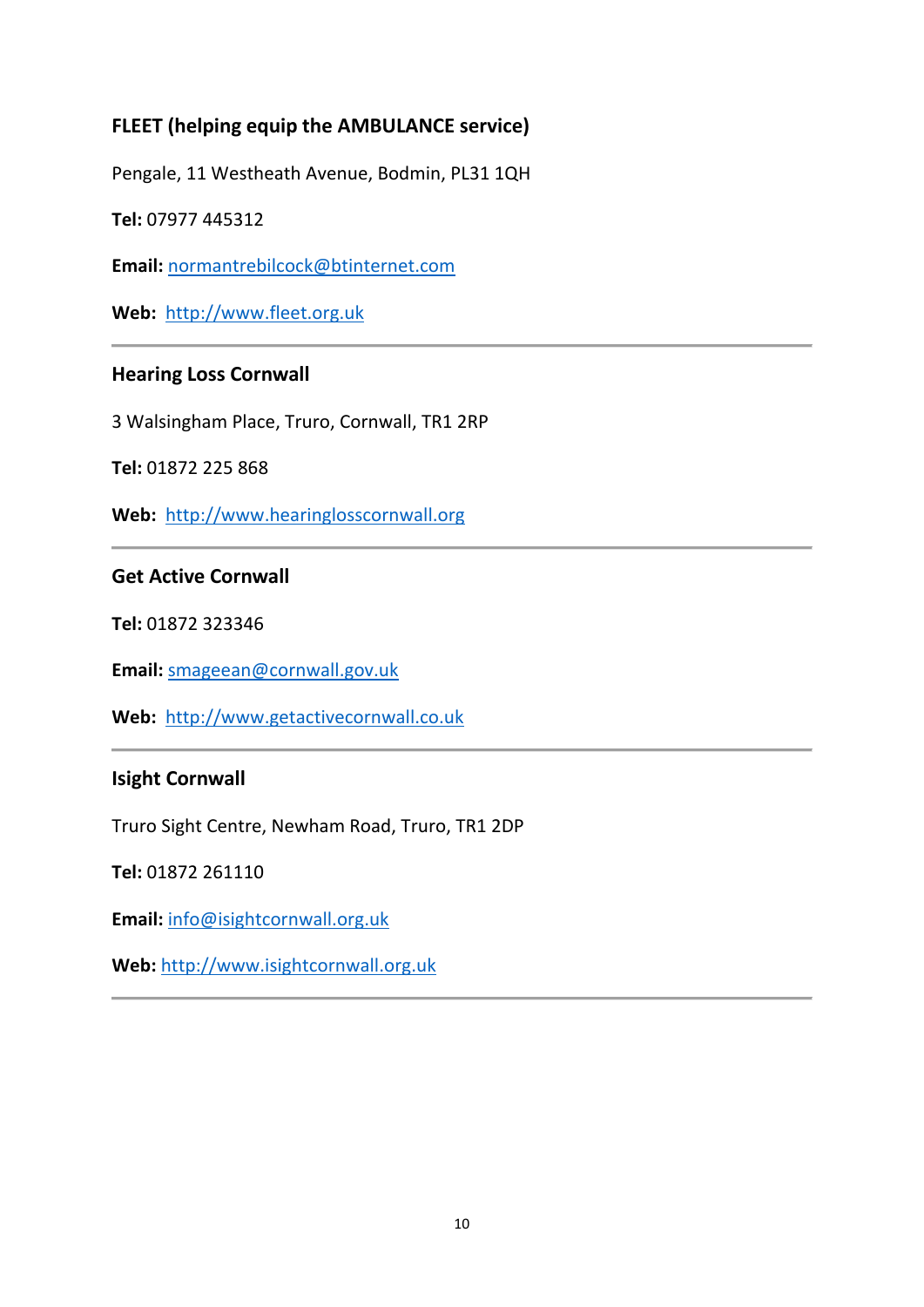# **Launceston Fibromyalgia, M.E., CFS Wellness Peer Support Group**

Tel: 01208 815676

**Email:** [anne.vasey@rethink.org](mailto:anne.vasey@rethink.org)

**Web:** <https://www.meassociation.org.uk/2009/09/cornwall>

#### **Launceston Healthwise Club**

Launceston Town Hall, Westgate St, Launceston, PL15 7AR

**Tel:** 07967 790458

**Web:** [https://www.heartstogether.org.uk/keeping-the-community-active-phase-4](https://www.heartstogether.org.uk/keeping-the-community-active-phase-4-rehabilitation-launceston) [rehabilitation-launceston](https://www.heartstogether.org.uk/keeping-the-community-active-phase-4-rehabilitation-launceston)

### **Launceston Hospital**

Link Road, Launceston, PL15 9JD

**Tel:** 01566 761000

**Web:** <https://www.cornwallft.nhs.uk/launceston-community/>

#### **Launceston Walking Group**

**Web:** <https://en-gb.facebook.com/groups/Launcestonwalking>

#### **Launceston Visually Impaired Club**

**Tel:** 01566 782607

**Mob:** 07855 221209

**Email:** [k.biddick@btinternet.com](mailto:%20k.biddick@btinternet.com)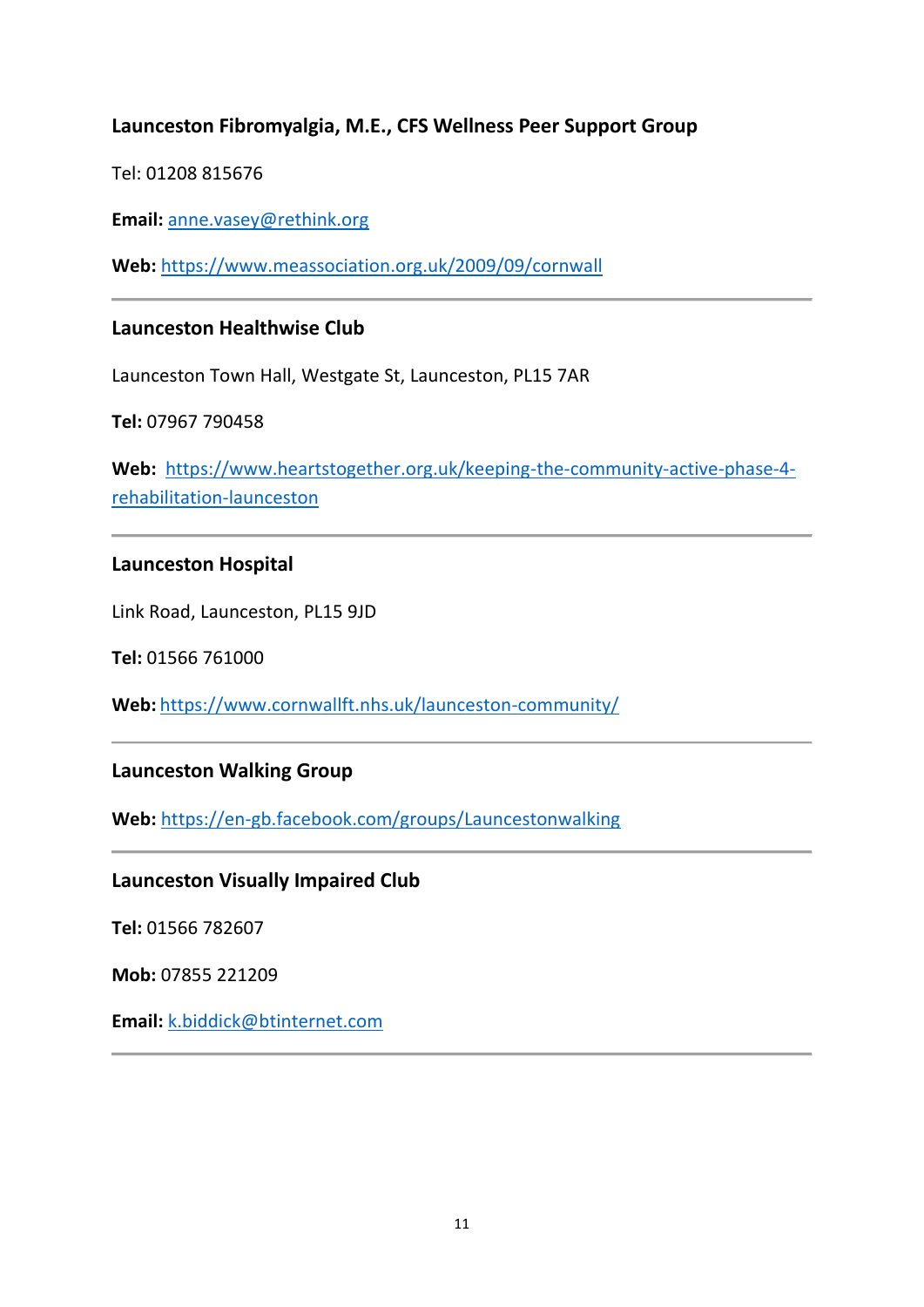# **League of Friends**

Launceston Hospital, Link Road, Launceston, PL15 9JD

**Tel:** 01566 765650

**Email:** [info@launcestonhospital-lof.org.uk](mailto:info@launcestonhospital-lof.org.uk)

**Web:** <https://www.facebook.com/loflaunceston/>

### **Masta Travel Clinic**

Lisson Grove Medical Centre, 3-5 Lisson Grove, Plymouth, PL4 7D

**Tel:** 0330 1004288

**Web:** [https://www.masta-travel-health.com](https://www.masta-travel-health.com/)

#### **Step into Learning**

Number One Business Centre, Western Road, Launceston, PL15 7FJ

**Tel:** 01566 770729

**Email:** [info@vlearningnet.org.uk](mailto:info@vlearningnet.org.uk)

### **Stop Smoking Service (Healthy Cornwall)**

**Tel:** 01209 615600

**Email:** [hps.admin@cornwall.gov.uk](mailto:hps.admin@cornwall.gov.uk)

**Web:** <https://www.healthycornwall.org.uk/make-a-change/smokefree-cornwall/>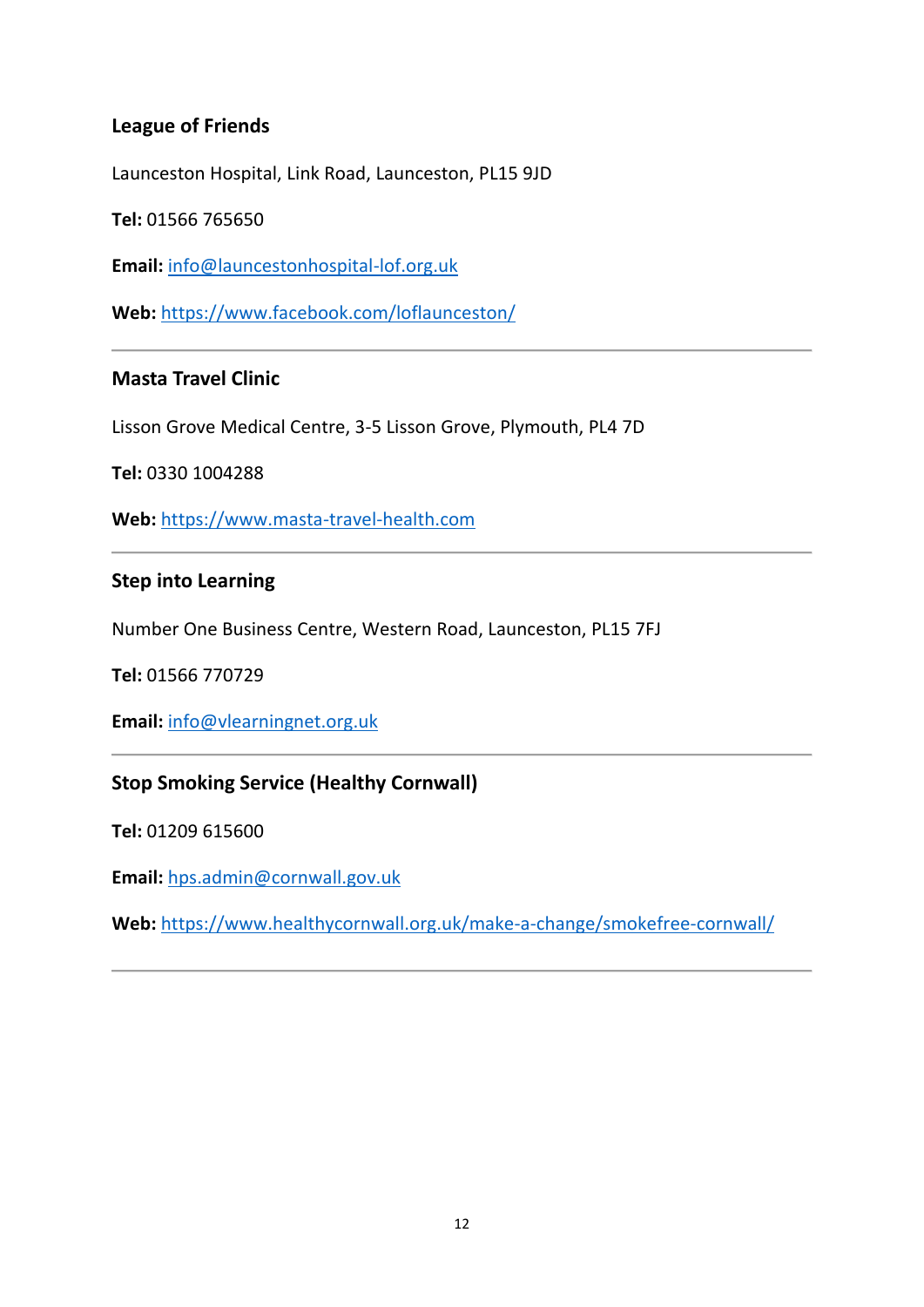# **Vital Dental Service**

11 Castle Street, Launceston, PL15 8BA

**Tel:** 01566 777337

**Email:** [complaints@vitaldentalservice.co.uk](mailto:complaints@vitaldentalservice.co.uk)

<span id="page-12-0"></span>**Web:** [http://www.vitaldentalservice.co.uk](http://www.vitaldentalservice.co.uk/)

# **Maternity**

# **Stillbirth Charity (SANDS)**

**Tel:** 07582 831478

**Email:** [cornwallsands@gmail.com](mailto:cornwallsands@gmail.com)

<span id="page-12-1"></span>**Web:** [http://www.cornwallsands.weebly.com](http://www.cornwallsands.weebly.com/)

# **Mental Health**

# **Battling On**

Merryhue Farmhouse, Callington, PL17 7HW

**Tel:** 01579 384798

**Mob:** 07743 929286

**Email:** [rick@battling-on.com](mailto:rick@battling-on.com)

**Web:** [http://www.battling-on.com](http://www.battling-on.com/)

### **Man Down (Men's Mental Health Support)**

**Email:** [support@mandowncornwall.co.uk](mailto:support@mandowncornwall.co.uk)

**Web:** [http://www.mandowncornwall.co.uk](http://www.mandowncornwall.co.uk/)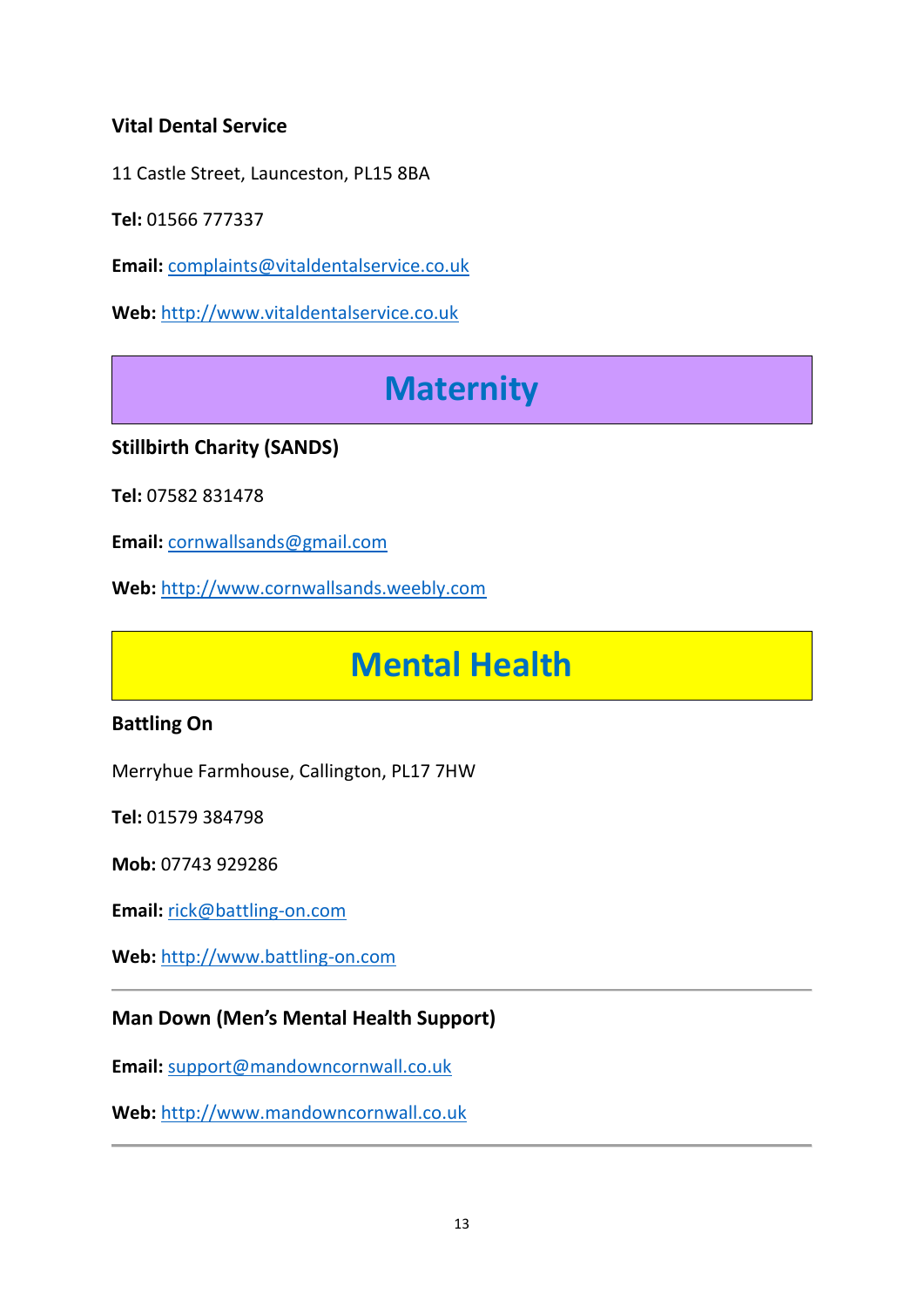# **Pentreath (Mental Health Support)**

St Enoder, Newquay, Cornwall, TR8 5DF

**Tel:** 01726 862727

**Email:** [pentreath@pentreath.co.uk](mailto:pentreath@pentreath.co.uk)

**Web:** [https://pentreath.co.uk](https://pentreath.co.uk/)

### **Samaritans**

19 Treyew Rd, Truro, TR1 2BY

**Tel:** 116 123

**Email:** [jo@samaritans.org](mailto:jo@samaritans.org)

**Web:** <https://www.samaritans.org/branches/samaritans-cornwall-truro>

### **Suicide Liaison Service (Outlook South West)**

2D Restormel Estate, Lostwithiel, PL22 0HG

**Tel:** 01208 871905

**Email:** [help@outlooksw.co.uk](mailto:help@outlooksw.co.uk)

**Web:** <http://www.outlooksw.co.uk/suicide-liaison-service>

#### **Valued Lives**

57A Fore Street, Redruth, Cornwall, TR15 2AF

**Tel:** 01209 901438

**Email:** [info@valuedlives.co.uk](mailto:info@valuedlives.co.uk)

**Web:** [https://www.valuedlives.co.uk](https://www.valuedlives.co.uk/)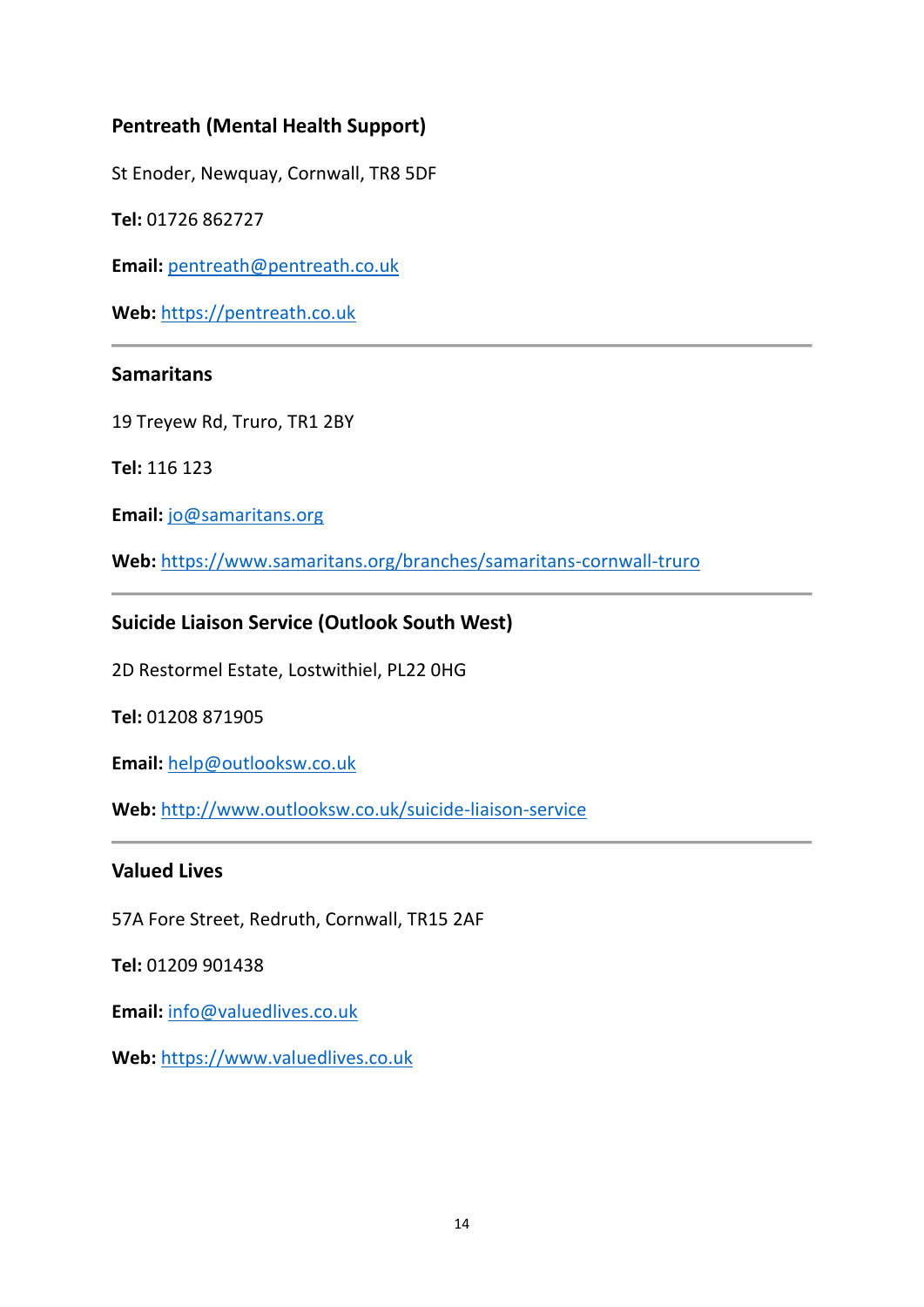# **Sexual Health**

# <span id="page-14-0"></span>**Brook Launceston (Sexual Advice)**

Launceston Minor Injury Unit, Longlands Unit, Launceston, PL15 9JD

**Tel:** 01209 710088

**Web:** [https://www.brook.org.uk](https://www.brook.org.uk/)

# **Yourship Sexual Health (Derriford)**

Derriford Hospital, Derriford Road, Crownhill, Plymouth, PL6 8DH

**Tel:** 01752 431124

<span id="page-14-1"></span>**Web:** <https://www.plymouthhospitals.nhs.uk/your-ship>

**Social**

### **Access Theatre**

Launceston Town Hall, Westgate Street, Launceston, PL15 7AR

**Tel:** 07807 984753

**Email:** [sarah@accesstheatre.org](mailto:sarah@accesstheatre.org)

**Web:** [http://www.accesstheatre.org](http://www.cornwallsands.weebly.com/)

### **Bridge Church**

Southgate Tech Park, Pennygillam Ind. Est, Launceston, PL15 7ED

**Tel:** 07582 831478

**Web:** <http://www.bridgechurchuk.org/>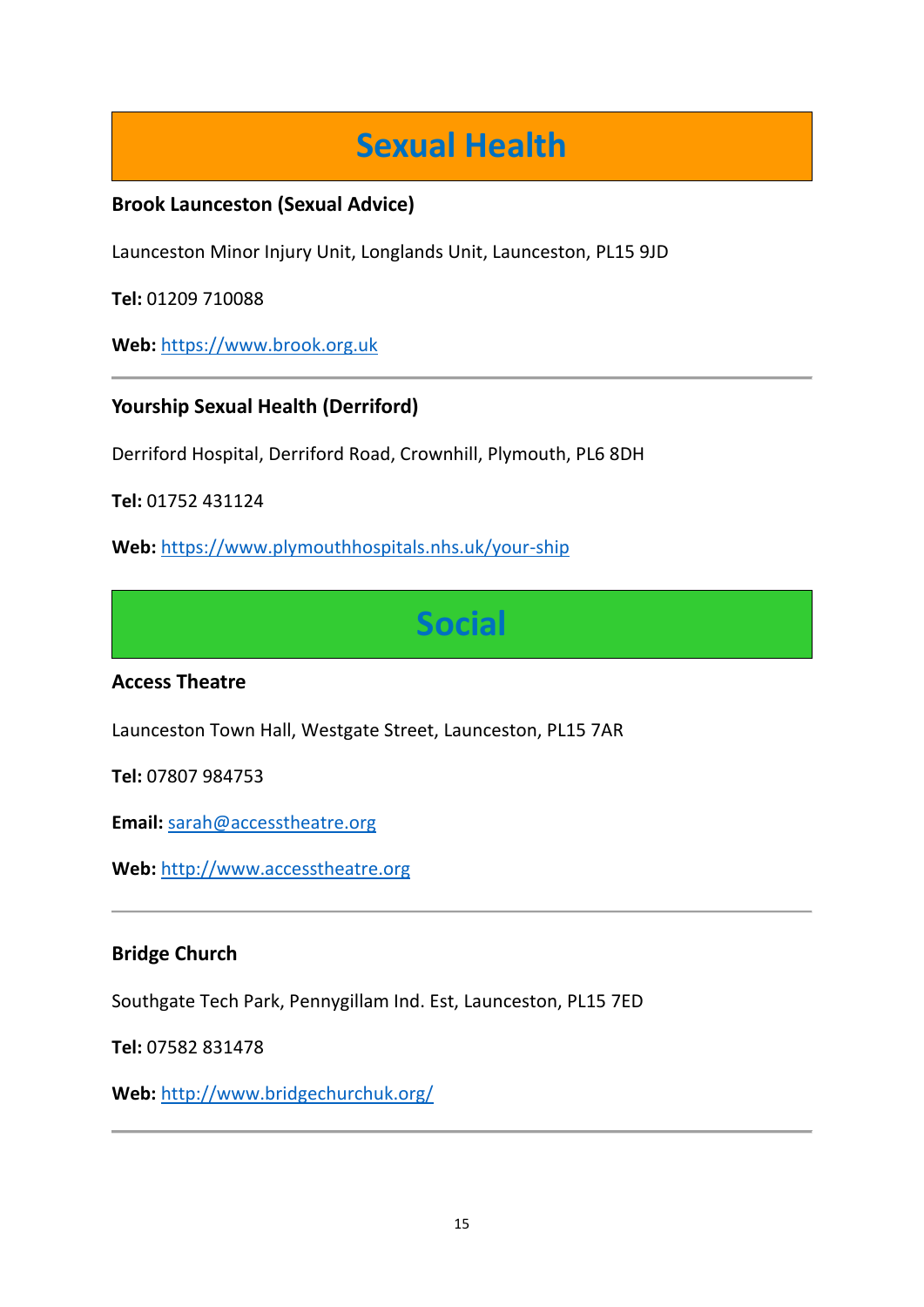# **Café Scientifique Launceston**

Eagle House, 3 Castle St, Launceston PL15 8BA

**Tel:** 01566 774856

**Email:** [tregada16@gmail.com](mailto:tregada16@gmail.com)

**Web:** [http://www.cafescilaunceston.org](http://www.cafescilaunceston.org/)

# **Cinema Club - Bridge Community Centre**

Southgate Tech Park, Pennygillam Ind. Est, Launceston, PL15 7ED

**Tel:** 07847 370763

**Email:** [admin@bridgechurchuk.org](mailto:admin@bridgechurchuk.org)

**Web:** [http://www.bridgechurch.org](http://www.bridgechurch.org/)

### **Cowslip Studios**

Newhouse Farm, St Stephens, Launceston, PL15 8JX

**Tel:** 01566 772654

**Email:** [info@cowslipworkshops.co.uk](mailto:info@cowslipworkshops.co.uk)

**Web:** [https://www.cowslipworkshops.co.uk](https://www.cowslipworkshops.co.uk/)

### **FLIC (Community Film Club)**

Launceston Town Hall, PL15 7AR

**Tel:** 07790 058652

**Email:** [info@flic-launceston.co.uk](mailto:info@flic-launceston.co.uk)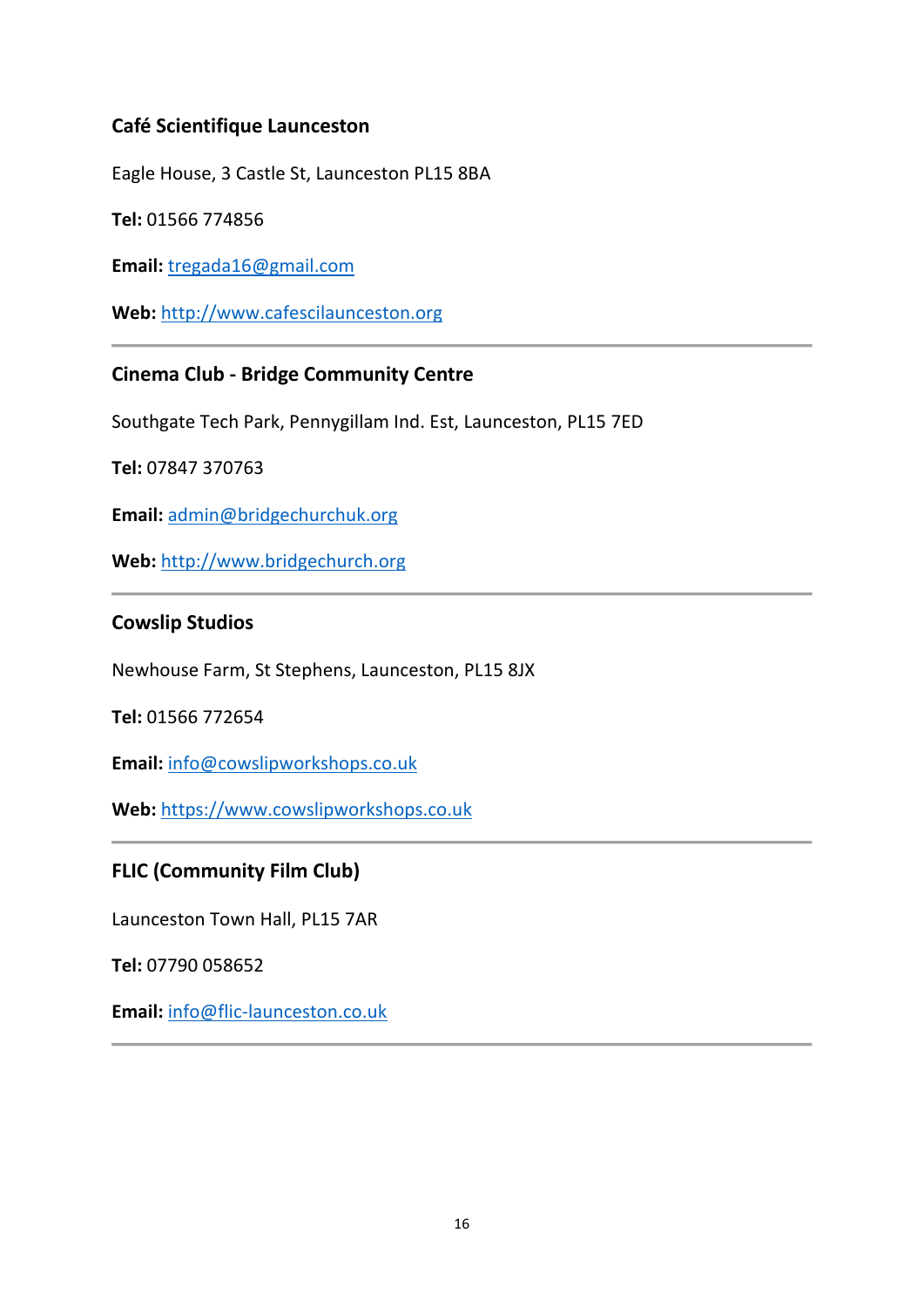# **Kensey Vale Bowling Club**

1 Riverside, Newport, Launceston, PL15 8DH

**Tel:** 01566 774390

**Email:** [alan.addis@talktalk.net](mailto:alan.addis@talktalk.net)

**Web:** [http://www.kenseyvalebowling.co.uk](http://www.kenseyvalebowling.co.uk/)

### **Launceston Cricket Club**

The Cricket Ground, Lawhitton, Launceston, PL15 9LG

**Email:** [vickyandbill@btinternet.com](mailto:vickyandbill@btinternet.com)

**Web:** [https://launceston.play-cricket.com](https://launceston.play-cricket.com/)

### **Launceston Football Club**

1 Pennygillam Way, Launceston, PL15 7ED

**Tel:** 07717 707561

**Web:** <https://launcestonfc.wixsite.com/claretsonline>

### **Launceston All Gauges Model Railway Group**

Dingley Hall, Central Methodist Church, Launceston, PL15 8BA

**Tel:** 07972 333202

**Email:** [les.whaley@talktalk.net](mailto:les.whaley@talktalk.net)

#### **Launceston Railway Circle**

Dingley Hall, Central Methodist Church, Launceston, PL15 8BA

#### **Tel:** 01566 779896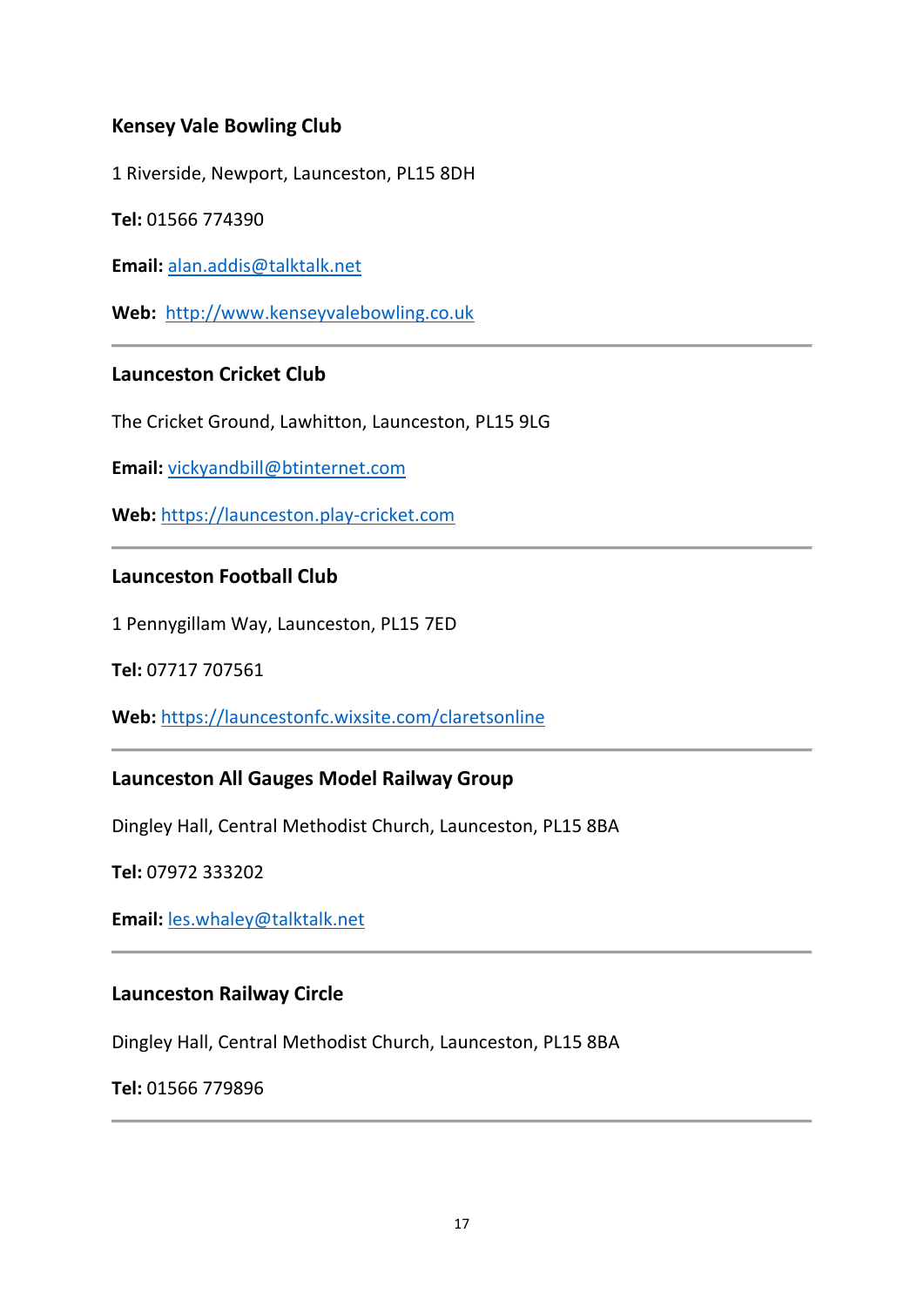# **Launceston Rugby Club**

Polson Bridge, Launceston, PL15 9QT

**Tel:** 01566 773406

**Email:** [info@cornishallblacks.com](mailto:info@cornishallblacks.com)

**Web:** <https://launceston.rfu.club/>

### **Launceston Steam Railway**

St Thomas Road, Launceston, PL15 8DA

**Tel:** 01566 775665

**Web:** [http://launcestonsr.co.uk](http://launcestonsr.co.uk/)

#### **Lawrence House Museum**

9 Castle Street, Launceston, PL15 8BA

**Tel:** 01566 773277

**Email:** [lawrencehousemuseum@yahoo.co.uk](mailto:lawrencehousemuseum@yahoo.co.uk)

**Web:** <https://lawrencehousemuseum.org.uk/>

### **N Gauge Launceston Model Railway Group**

The Royal British Legion Club, 32 Westgate Street, Launceston, PL15 7AE

**Tel:** 01566 774622

**Email:** [les.whaley@talktalk.net](mailto:les.whaley@talktalk.net)

**Web:** [http://www.modelrailwayclubs.co.uk/clubs/cornwall/n-gauge-launceston](http://www.modelrailwayclubs.co.uk/clubs/cornwall/n-gauge-launceston-group#email-modal)[group#email-modal](http://www.modelrailwayclubs.co.uk/clubs/cornwall/n-gauge-launceston-group#email-modal)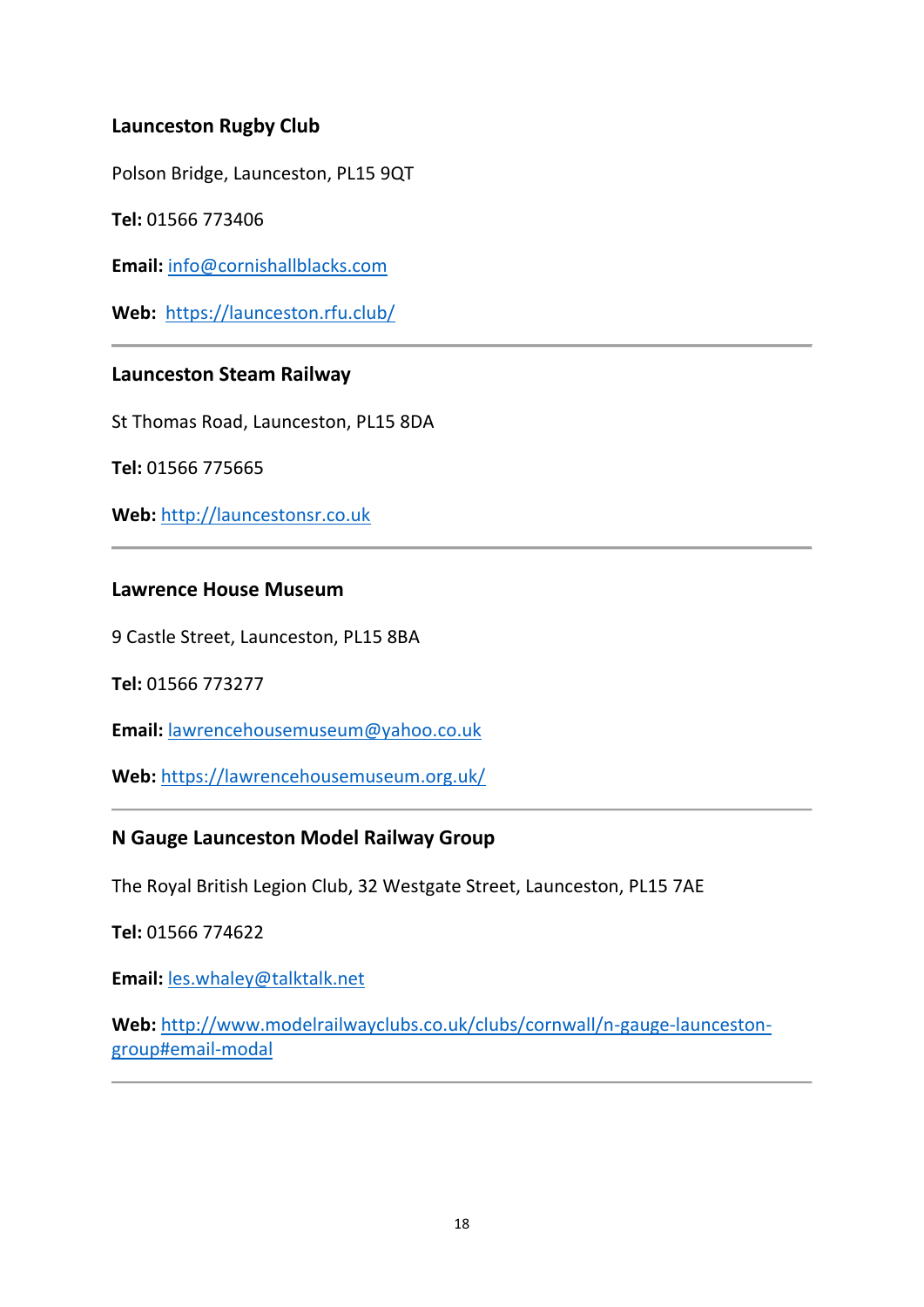# **SSAFA (Armed Forces)**

**Tel:** 01822 832204

**Email:** [cornwall@ssafa.org.uk](mailto:cornwall@ssafa.org.uk)

**Web:** <https://www.ssafa.org.uk/>

### **Stamp Club**

Eagle House Hotel, Launceston, PL15 8BA

**Tel:** 01566 772846

**Web:** 

[http://www.abps.org.uk/Societies\\_and\\_Federations/Local\\_Societies/Societies/launc](http://www.abps.org.uk/Societies_and_Federations/Local_Societies/Societies/launceston.xalter) [eston.xalter](http://www.abps.org.uk/Societies_and_Federations/Local_Societies/Societies/launceston.xalter)

# **The Community Garden & Greenhouse Project CIC**

Mill Lane Acres, Lower Metherill, Callington, PL15 8BJ

**Tel:** 07927 202835

**Web:** [http://www.brockleyfarm.com](http://www.brockleyfarm.com/)

# **Network u3a (University of the Third Age)**

Central Methodist Church, Castle Street, Launceston, PL15 8BA

**Tel:** 01566 779790

**Email:** [angelawharris@yahoo.co.uk](mailto:angelawharris@yahoo.co.uk)

**Web:** <https://www.u3a.org.uk/>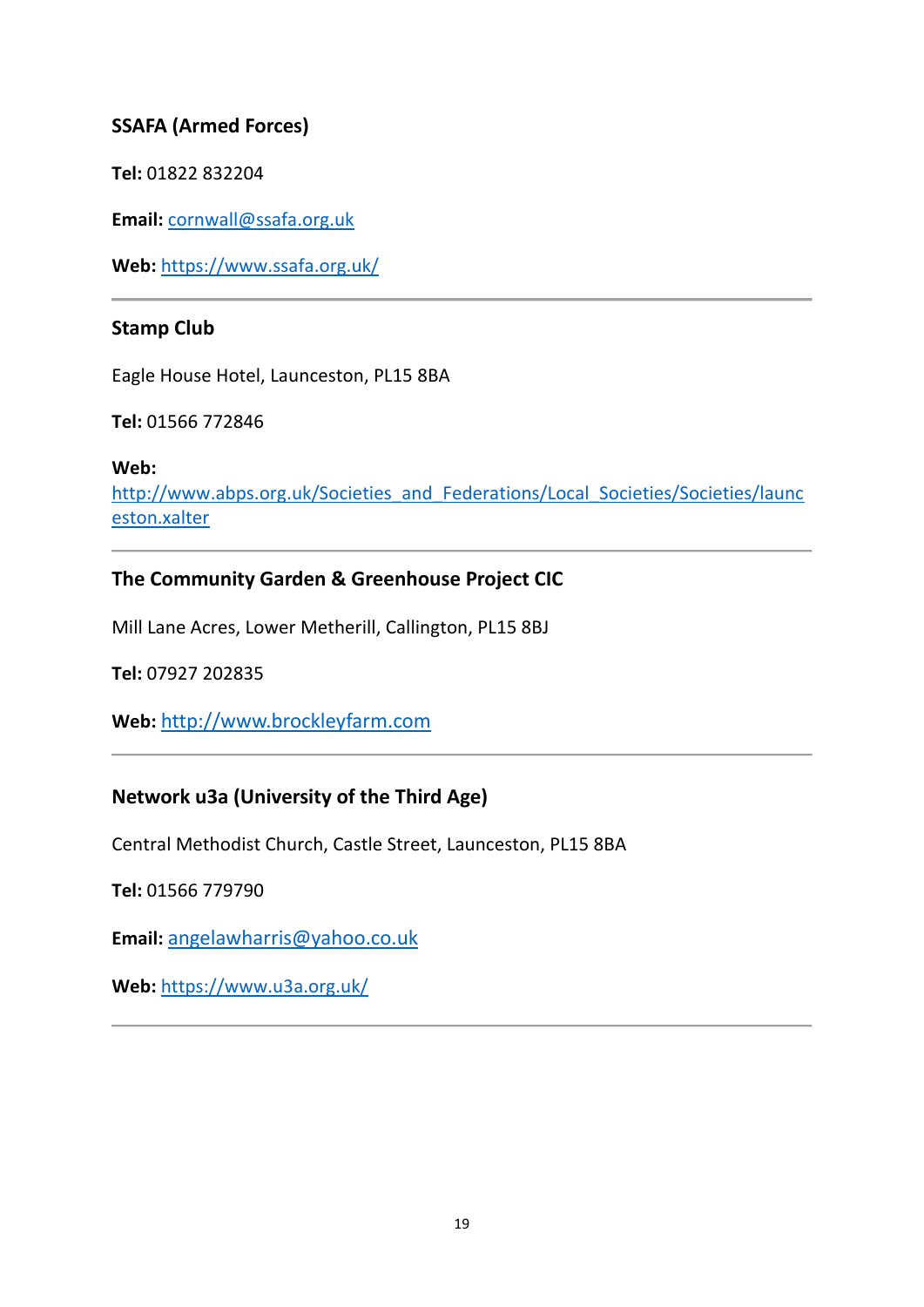# **UK Men's Sheds Association**

Henleaze House, 13 Harbury Road, Henleaze, BS9 4PN

**Tel:** 0330 7729626

**Email:** [admin@ukmsa.org.uk](mailto:admin@ukmsa.org.uk)

**Web:** [https://www.menssheds.org.uk](https://www.menssheds.org.uk/)

### **Wednesday Fellowship Meeting**

Central Methodist Church, Castle Street, Launceston, PL15 8BA

**Email:** [david@lamc.org.uk](mailto:david@lamc.org.uk)

**Web:** <http://www.central-methodist.org.uk/>

### **Werrington Cricket Club**

Werrington Cricket Club, Ladycross, Werrington Park, Launceston, PL15 8TR

**Tel:** 01566 773629

**Email:** [lincob@gmail.com](mailto:lincob@gmail.com)

<span id="page-19-0"></span>**Web:** [http://werringtoncc.play-cricket.com](http://werringtoncc.play-cricket.com/)

#### **Little Red Bus**

LCTP, Orchard House, Market Street, Launceston, Cornwall. PL15 8AU

**Tel:** 01566 777960

**Web:** [http://www.littleredbus.org.uk](http://www.littleredbus.org.uk/)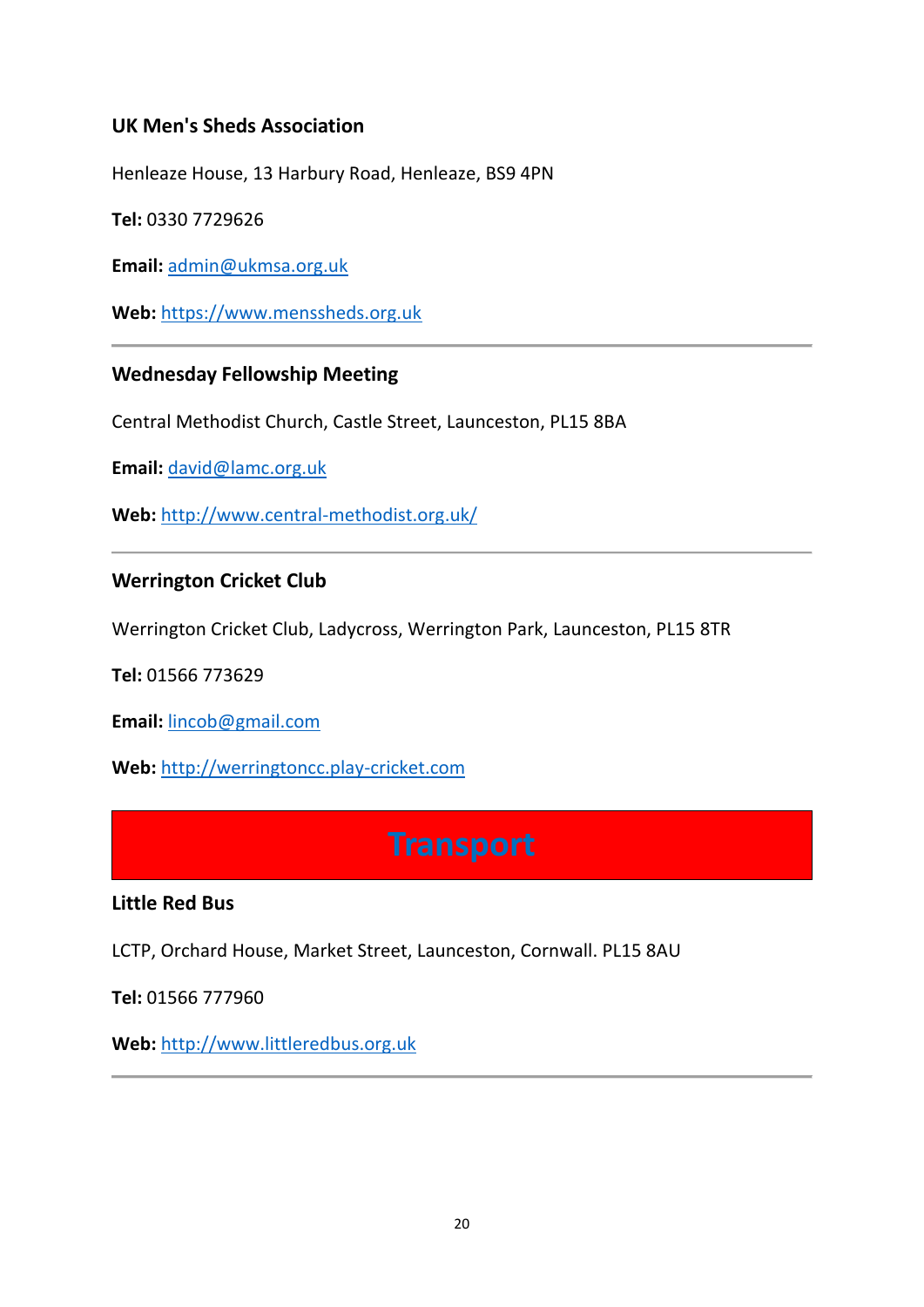# **TAP Transport (Age UK) Hospital Car Transport using local cars**

**Tel:** 01872 223388

**Web:** <https://www.ageuk.org.uk/cornwall/our-services/transport-services>

# **Tavistock Area Support Services (TASS) - Voluntary Car Service**

The Anchorage Centre, Chapel Street, Tavistock, PL19 8AG

**Tel:** 01822 617525

**Email:** [transport@tasstavistock.org.uk](mailto:transport@tasstavistock.org.uk)

<span id="page-20-0"></span>**Web:** [http://tasstavistock.org.uk](http://tasstavistock.org.uk/)

# **Victim Support**

### **Bosvean - Support for Homeless Women**

Dunheved Road, Launceston, PL15 9JG

**Tel:** 0300 3047980

**Email:** [Michelle.Nicholls@homegroup.org.uk](mailto:Michelle.Nicholls@homegroup.org.uk) 

**Web:** <https://www.homegroup.org.uk/>

### **The Women's Centre Cornwall**

The Women's Centre, PO Box 39, Bodmin, PL31 1XF

**Tel:** 01208 76466

**Web:** [https://www.womenscentrecornwall.org.uk](https://www.womenscentrecornwall.org.uk/)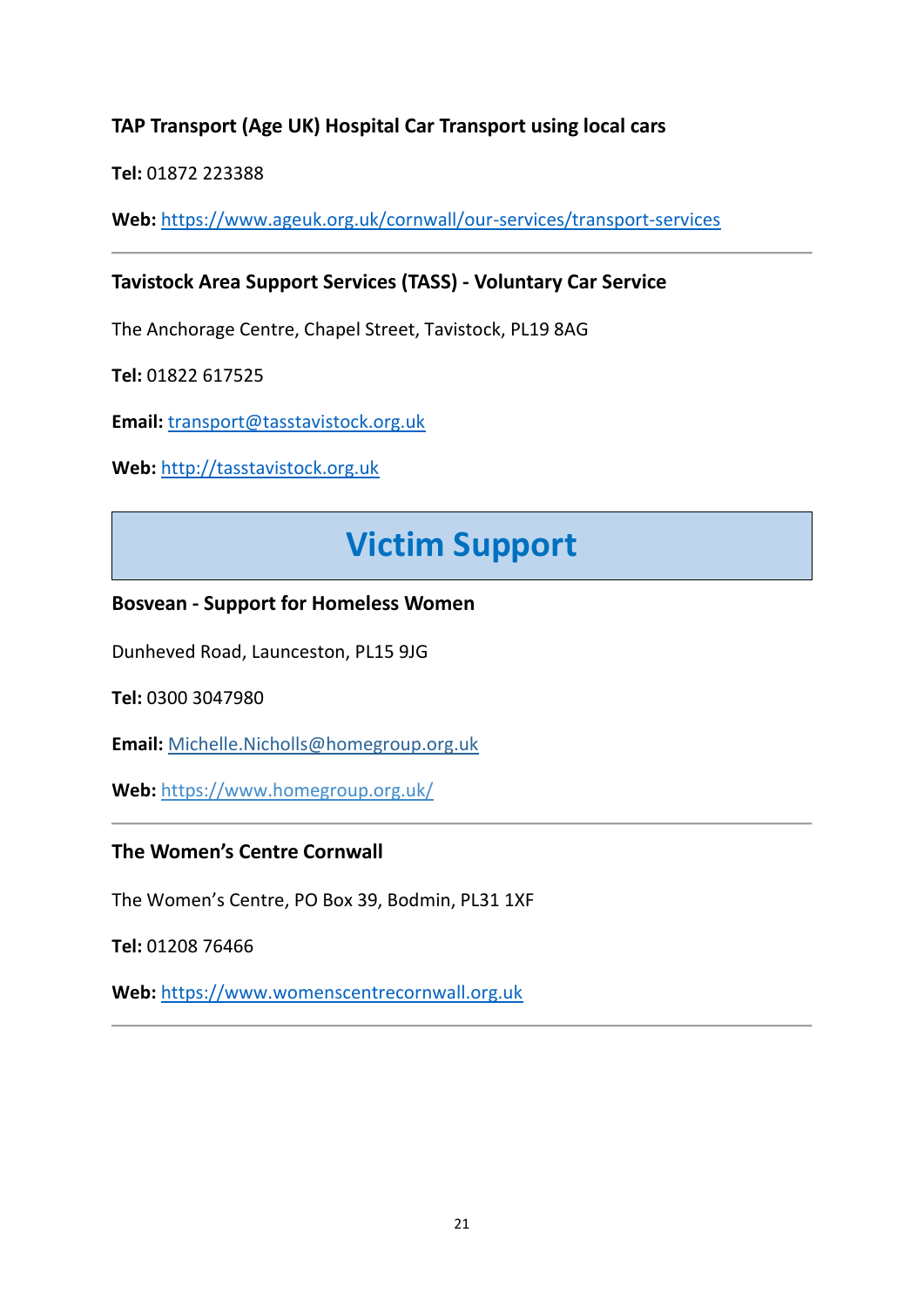# **Victim Support (Plymouth)**

Gatehouse Offices, Plymouth, PL5 4AB

**Tel:** 0845 4566099

**Web:** [http://www.victimsupport.org.uk/help-and-support/get-help/support-near-](http://www.victimsupport.org.uk/help-and-support/get-help/support-near-you/south-west/devon-and-cornwall)

[you/south-west/devon-and-cornwall](http://www.victimsupport.org.uk/help-and-support/get-help/support-near-you/south-west/devon-and-cornwall)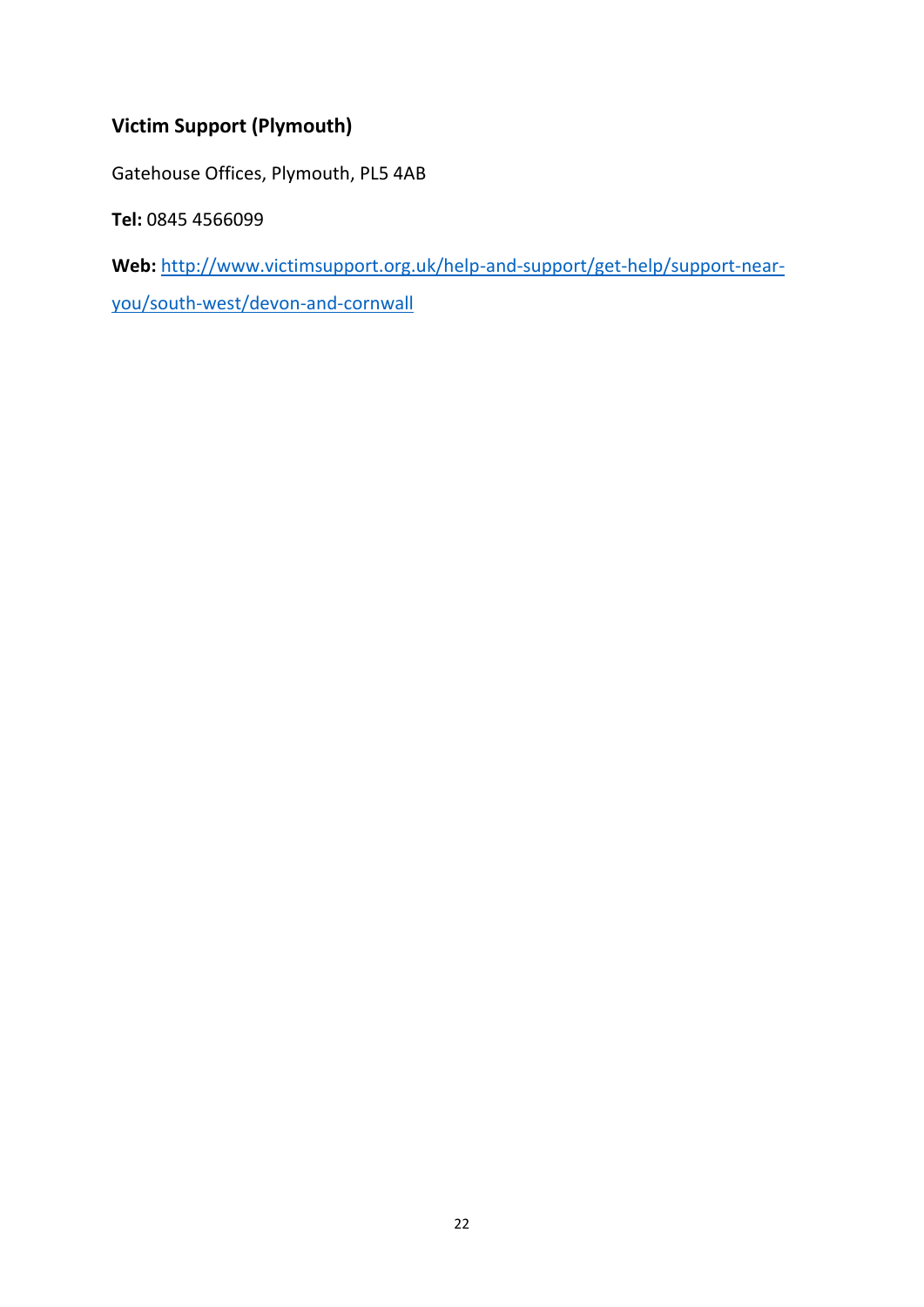# **Launceston PPG**

<span id="page-22-0"></span>Launceston Patient Participation Group is made up of individuals and representatives of community groups – all volunteers and registered patients of the Medical Centre.

# **Our aim**

The group's main aim is to provide two-way communication between Launceston Medical Centre and those who use the Centre – in order to help staff provide the best care and patients to make best use of the services.

We support the Medical Centre in its efforts to provide the best possible service by:

- Informing Patients through the media and at community events –about Medical Centre plans.
- Encouraging feedback from Patients about the Medical Centre plans.
- Discussing Patient suggestions with Medical Centre staff and telling the Patients what actions are taken.
- Bringing Patient queries (not those related to personal medical treatment) to the Medical Centre staff.
- Acting as volunteers on occasions when the Medical Centre might need additional helpers (e.g. flu clinics).
- Compiling this Directory of local organisations to help with the Social Prescribing initiative.